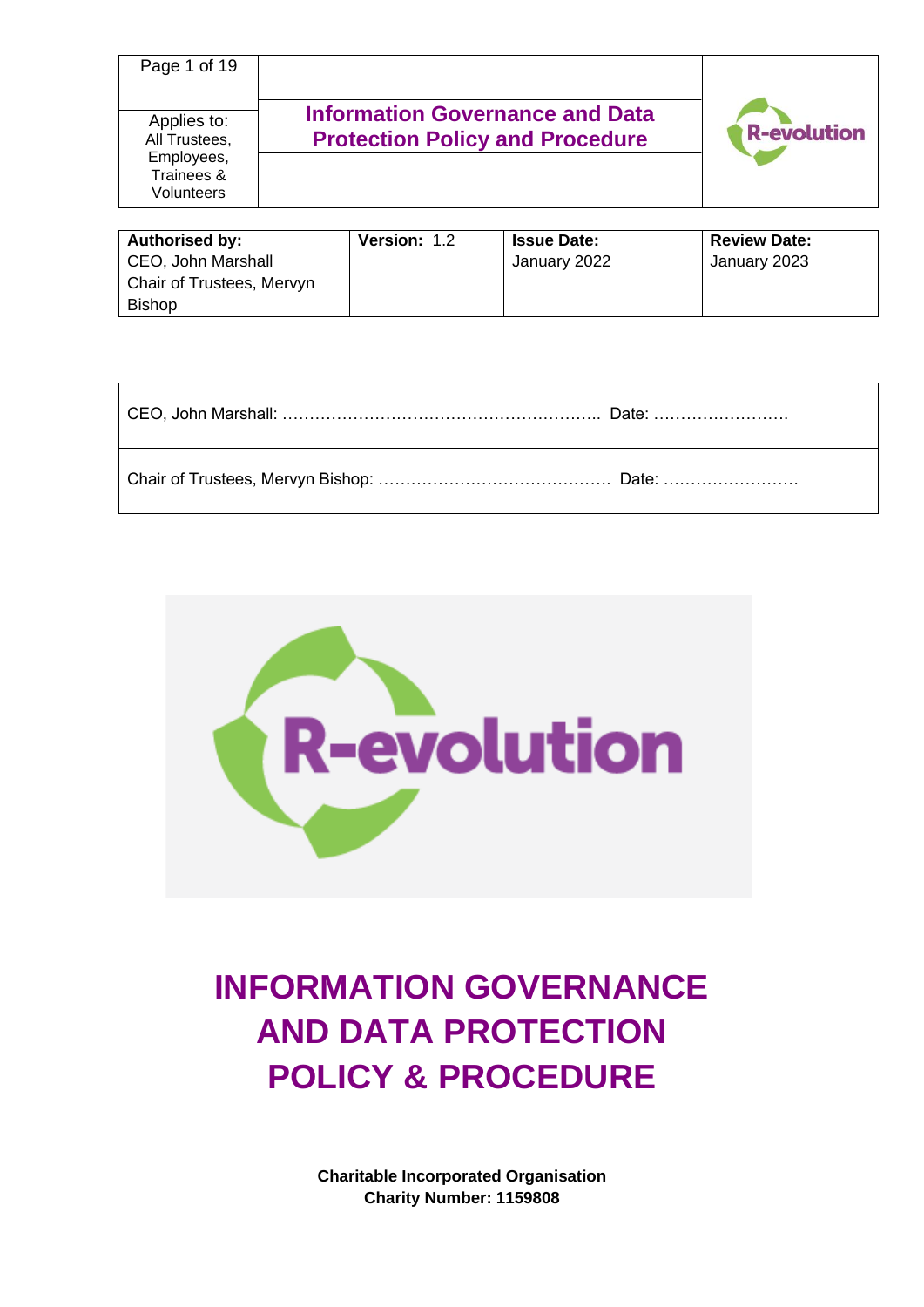Applies to: All Trustees, Employees, Trainees & Volunteers

## **Information Governance and Data Protection Policy and Procedure**



#### **CONTENTS**

**Section A**

**Data Protection Policy and Procedure**

- **Introduction**
- **Purpose**
- **GDPR and the Data Protection Act 2018**
- **Scope**
- **Roles and Responsibilities**
- **Types of Records**
- **Data Subject Access Requests and Information Rights Concerns**
- **Marketing and Consent**
- **Lawful Basis for Processing**
- **Data Breaches**
- **Use of Personal Data**
- **Registration with the Information Commissioner's Office (ICO)**

#### **Section B**

**Email and Internet Policy**

- **Introduction**
- **Email Procedure**
- **Internet Procedure**
- **Unauthorised Use**
- **Monitoring**
- **Security**
- **Implementation of policy**

#### **Section C**

**Social Media Policy and Procedure**

- **Social Media Policy**
- **Social Media Procedure**
- **Disciplinary Action**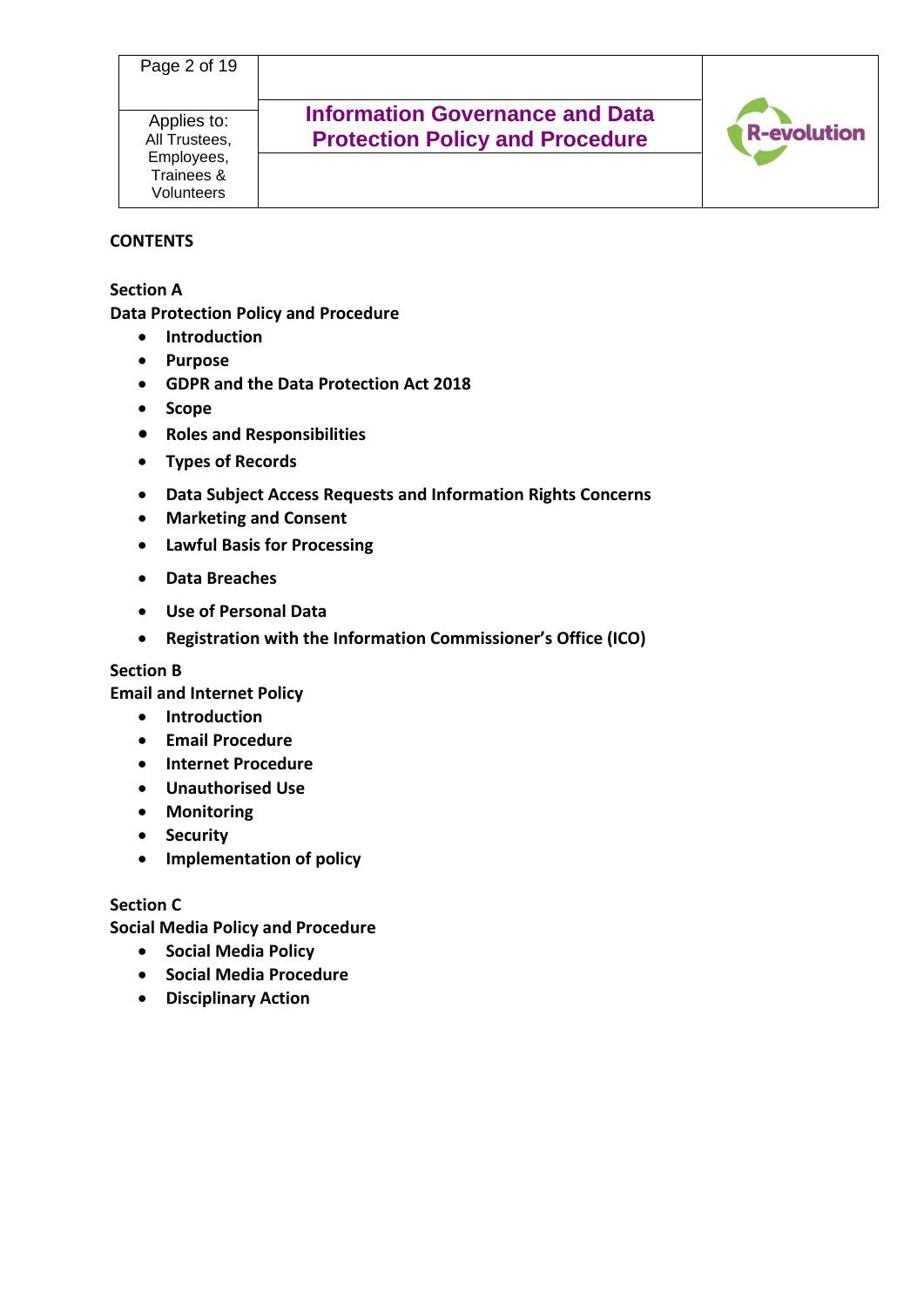Applies to: All Trustees, Employees, Trainees & Volunteers

**Information Governance and Data Protection Policy and Procedure**



## **Section D**

**Use of Mobile Phone policy and procedure**

- **Use of Mobile Phone policy**
- **Procedure**

#### **Section E Password Schedule**

**Review and Update**

**Regulatory Requirements**

**References**

#### **Appendix 1 Data Protection Do's and Don'ts**

#### **Introduction**

R-evolution needs to gather and use certain information about individuals (personal data). This can include customers, employees, prospective employees, contractors, suppliers and any other third party that the company has a relationship with or needs to contact. We take our responsibilities to protect personal data and use it lawfully very seriously.

This policy describes how R-evolution manages those responsibilities.

#### **Purpose**

During carrying out our business, R-evolution collects, stores, and uses information relating to individuals. The collection and use of this information are regulated by the *General Data Protection Regulation (GDPR)*, the *Data Protection Act 2018* and by various other data privacy laws and regulations. These laws and regulations impose restrictions and controls on the way we can process personal data. These laws also grant rights to the individuals whose information is processed by our company.

This policy aims to serve as a guide with brief details about GDPR and its implications for our company. It is also intended to provide employees with basic information on the impact of GDPR on their daily business, to enable them to use personal data in a way that does not put ourselves in breach of GDPR.

To maintain compliance with GDPR we must ensure that: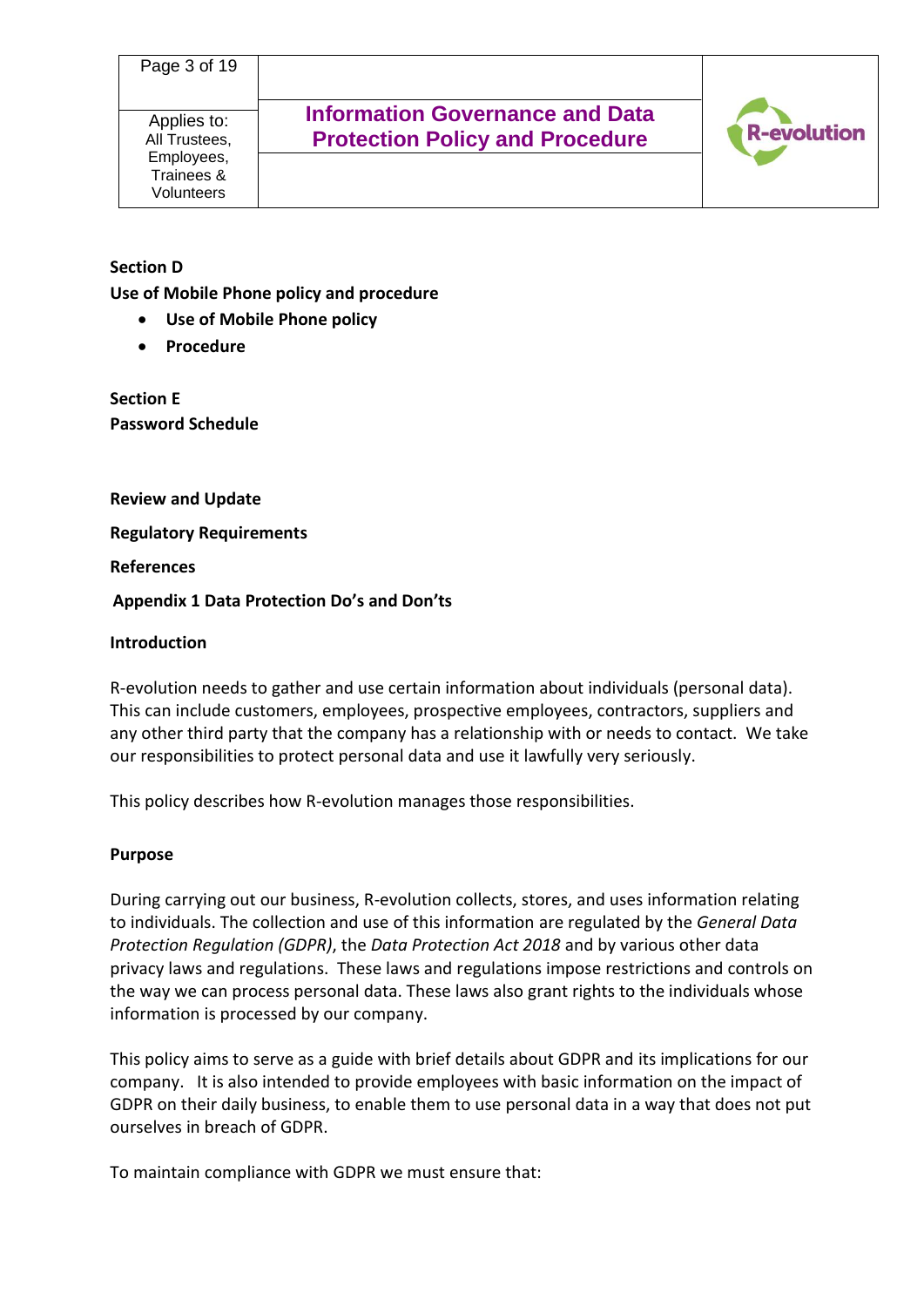- We are clear about how personal data must be processed and our expectations for all those who process personal data on our behalf.
- We comply with the data protection law and with good practice.
- We protect the reputation and brand of our company by ensuring the personal data. entrusted to us is processed in accordance with data subjects' rights.
- We protect our company from risks of personal data breaches and other breaches of data protection law.

If we fail to comply with the GDPR then this could have serious consequences for our reputation and business. In extreme cases the company or individual members of staff could be found to have committed a criminal offence.

The ICO also have published some helpful guidance on GDPR to make this content more accessible. These links are available in the References below.

## **GDPR and the Data Protection Act 2018**

GDPR and the *Data Protection Act 2018* were both enforced on 25th May 2018. The *Data Protection Act 2018* complements the GDPR with additional national amendments and exemptions which are permitted under GDPR.

The organisation endorses fully and adheres to the six principles of data protection as set out in the Article 5 of the GDPR:

## *Lawfulness, fairness, and transparency*

We must process personal data in a lawful manner and be clear about the personal data we are processing and why we are processing it.

## *Purpose limitation*

We must have a clear reason why we are processing the personal data and stick to this reason.

#### *Data minimisation*

We must only process the personal data that we need for our purpose and do not collect any unnecessary items of personal data.

#### *Accuracy*

We must strive to maintain the accuracy of the personal data we process.

## *Storage limitation*

We must only keep personal data for as long as we need it. See Appendix 2 for Statutory and Non-Statutory Retention Periods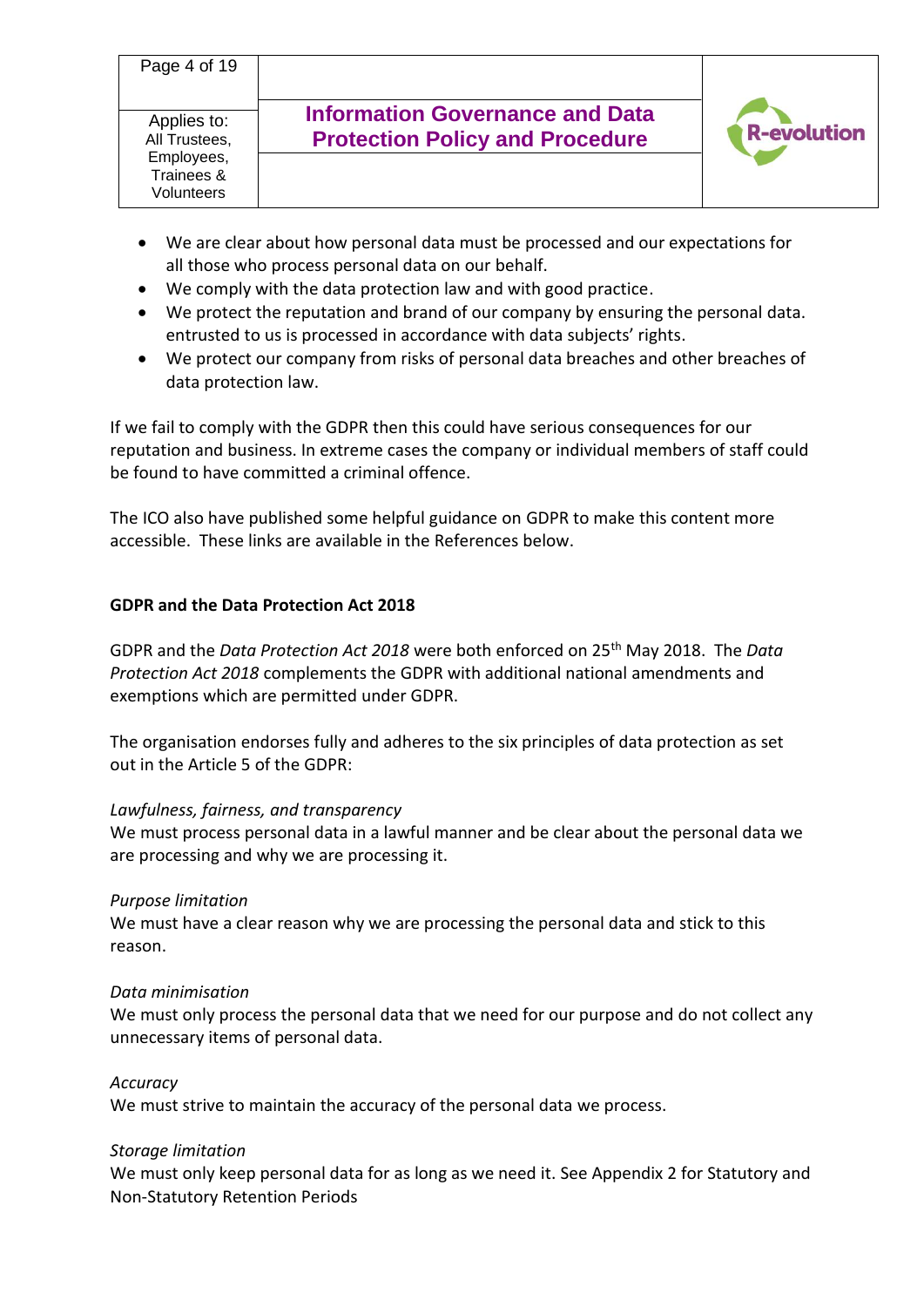

## *Integrity and confidentiality (security)*

We must protect the personal data under our care and not disclose it to any unauthorised person.

## **Scope**

The policy applies to all company employees, service providers, contractors and third parties that access, use, store, or process personal data on behalf of R-evolution.

The policy covers:

- all personal data created or received by the company in any format (including paper), whether used in the company, filed in filing cabinets, stored on portable devices and media, transported from the company physically or electronically or accessed remotely.
- personal data held on all company IT systems; and
- any other IT systems on which personal data is held or processed.

## **Roles and Responsibilities**

## **CEO**

The CEO is responsible for:

- Maintaining and managing the policy.
- Co-ordinating and responding to Data Subject Access Requests, Information Rights Concerns, Information Notices, Assessment Notices or Enforcement Notices.
- Reporting and updating the Board of Trustees in the event of a Data Breach notification.
- Co-operating with authorities during an investigation.
- Notifying the ICO in the event of any Personal Data Breach incident if necessary.
- Identifying and assessing any privacy related risks and reporting to the Company Management Team.
- Working with the Management Team to provide data protection awareness.

## **Company Management Team**

The Company Management Team are responsible for:

• Implementation of this policy on a day-to-day basis within the business areas of the company for which they are responsible.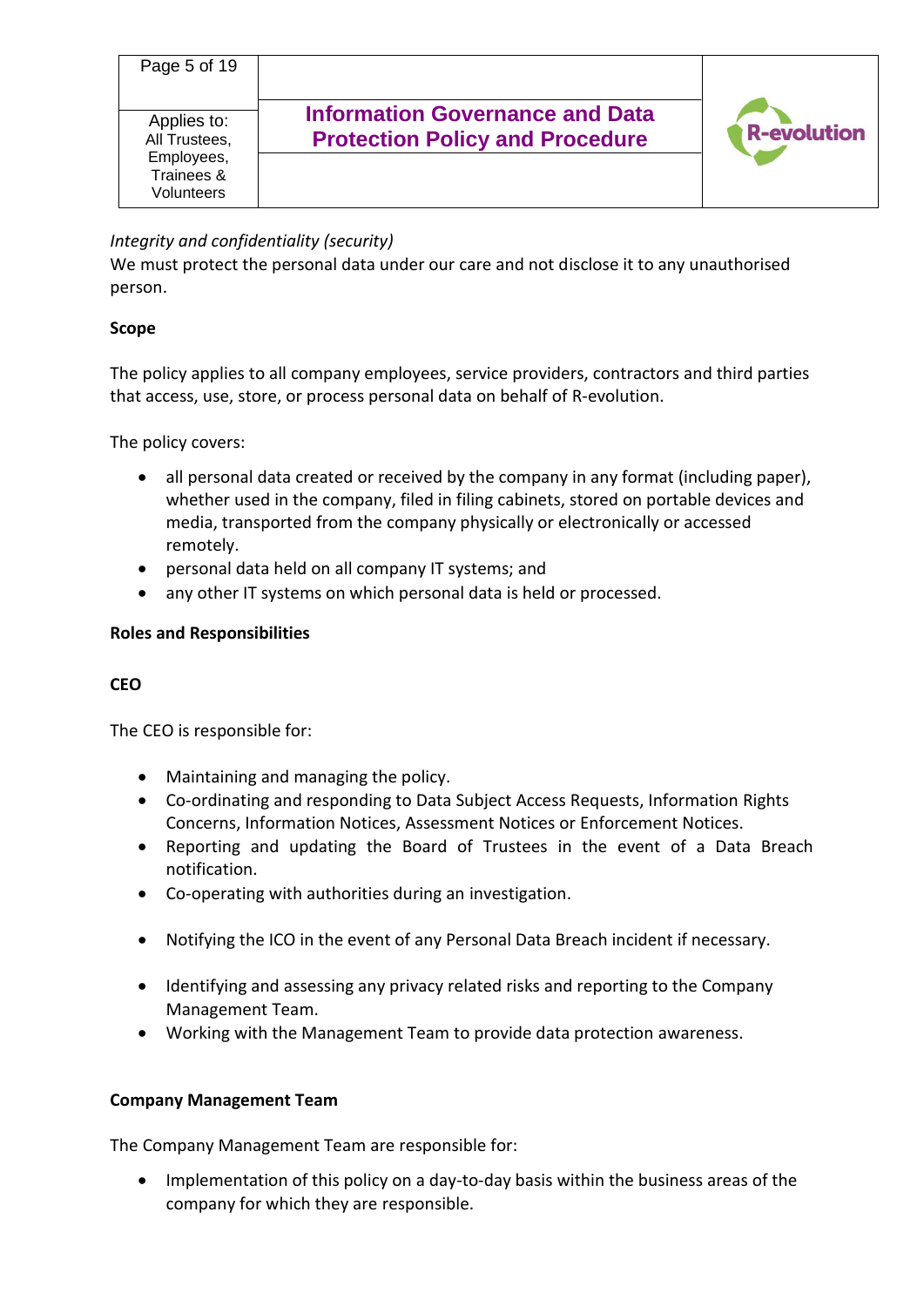- Ensuring that all employees who report to them are made aware of and are instructed to comply with this policy.
- Providing training to promote ongoing Data Protection Awareness.

## **Staff**

Each member of staff is responsible for:

- Complying with the terms of this policy and all relevant GDPR data protection legislation and applicable legislation
- Always valuing and protecting the privacy and confidentiality of the information they process
- Obtain and process personal data and sensitive personal data only for specified purposes
- To only access personal data and sensitive personal data that is specifically required to carry out their activity
- Record personal data and sensitive personal date correctly in both electronic and manual records
- Ensure that personal data and sensitive personal data is stored securely
- Ensure that personal data and sensitive personal data is not disclosed to unauthorised third parties
- Ensure that personal data and sensitive personal data is always sent securely.

Employees whose roles involve access to personal data must always follow these principles

when processing or using employees' personal information

Failure to observe the guidance in this policy could mean that an individual is criminally liable for deliberate unauthorised disclosure and subject to disciplinary action.

For a summary of guidance to comply with best practice, please refer to our **Appendix 1 Data Protection Do's and Don'ts** 

## **Types of Records**

#### **Personal Data**

Personal Data can be recorded in several ways - examples are listed below (this is not an exhaustive list):

- Electronic Marketing Lists with contact details
- Handwritten notes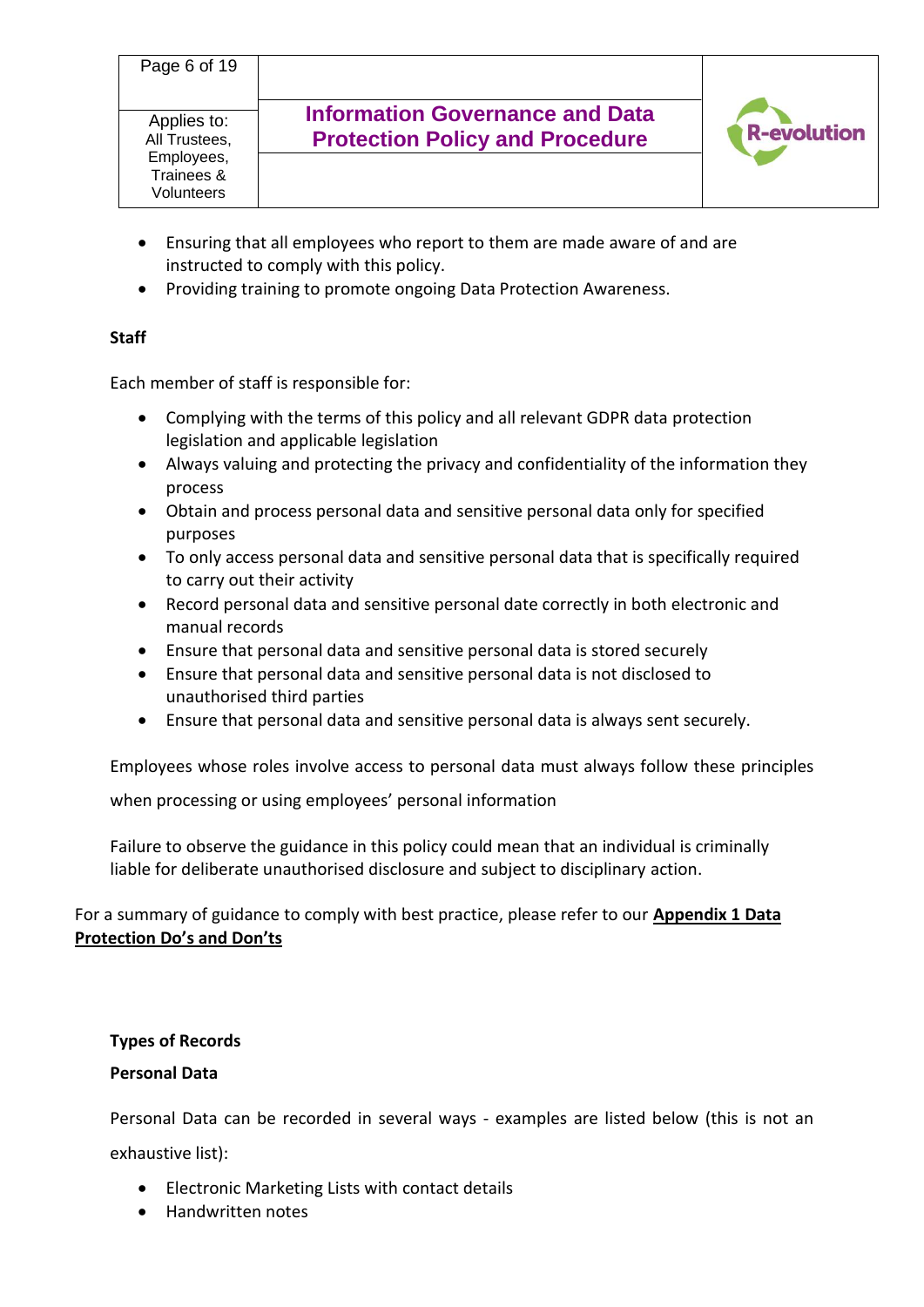- Order records, invoices, delivery notes, etc. (either paper or electronic)
- Payment card data or bank records
- Voice recordings (if any taken)
- Images including CCTV images, ID records
- CVs, application forms
- Other Human Resource records for staff, including appraisals, performance management, references, evidence of qualifications, training records, payroll data, health data, pension, copies of verification id such as passports, birth certificates, etc.

## **Sensitive Personal Data**

Sensitive Personal Data is under Special Categories of Personal Data in GDPR. Examples of Special Categories are:

- Race
- Ethnic origin
- Political opinions
- Religious or philosophical beliefs
- Trade union membership
- Genetic data
- Biometric data (where this is used for identification purposes)
- Health data
- Sex life or sexual orientation
- Criminal convictions or offences.

## **Data Subject Access Requests and Information Rights Concerns**

Under GDPR, subjects (any individual that we process personal data about) can request access to their personal data or seek to exercise their rights regarding the processing of their personal data. This is known as a *Data Subject Access Request*. We have one calendar month to fulfil the request (except for complex requests where we can request an extension). Data Subject request must be made via our CEO.

## **Marketing and Consent**

Under GDPR we must have explicit consent to continue to provide marketing content to our customers. Where customers have not 'opted-in' to marketing we cannot assume consent and must stop sending marketing communications. Our marketing activities over electronic mail are subject to GDPR and PECR legislation.

## **Lawful Basis for Processing**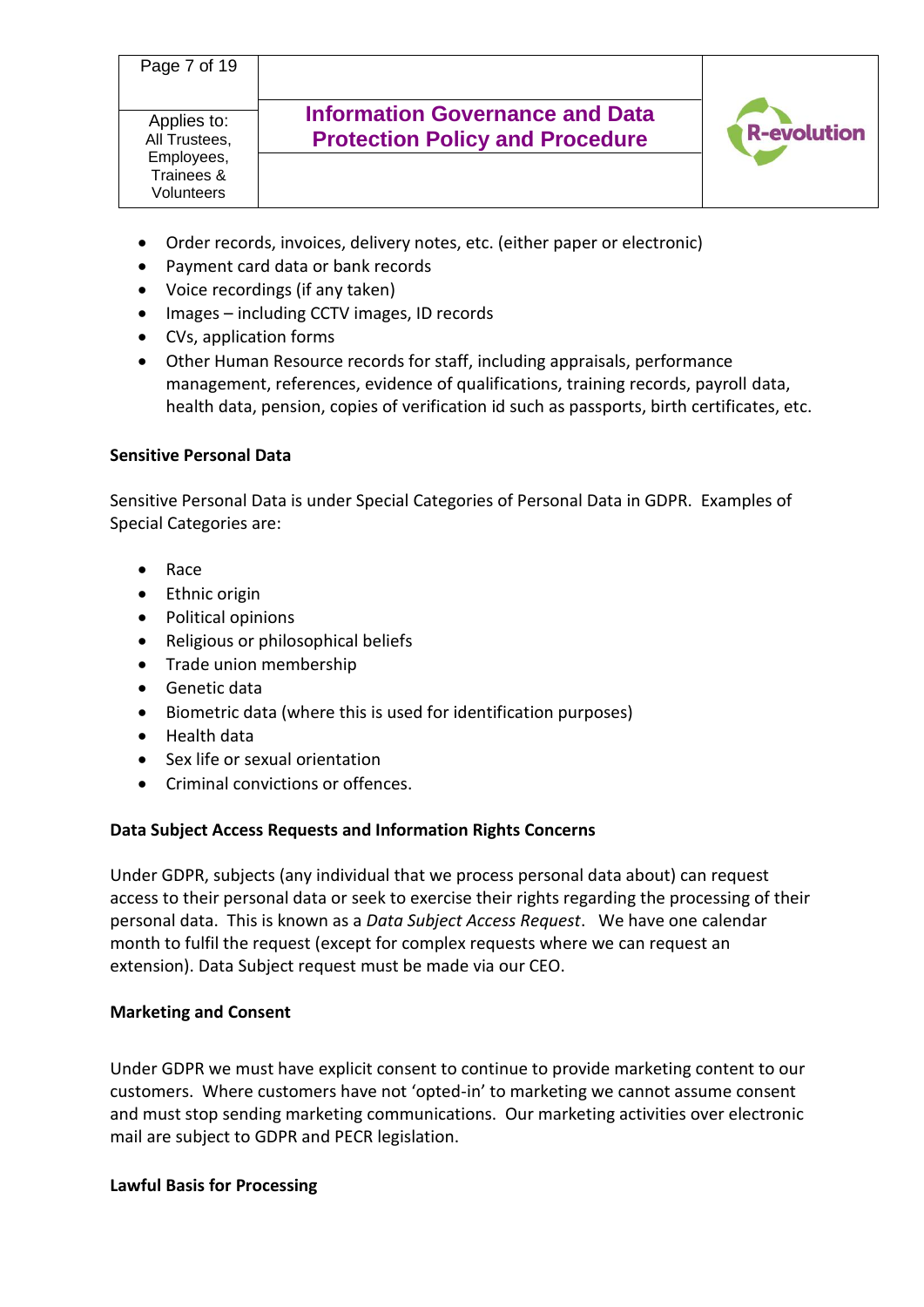As well as consent, we rely on other lawful bases for processing personal data, these are:

- Legitimate Interest in the interests of the business and minimal impact or beneficial for the individual
- Contract where we have a contractual relationship with the individual or are entering into a contract with the individual
- Vital Interest to protect the life of the individual
- Public Interest it is in the wider public interest to process the personal data
- Legal Obligation we must process the personal data to comply with a law.

## **Data Breaches**

It is important that a data breach (even if only suspected) is reported to the CEO. This is necessary so that we attempt to contain the breach and fulfil our legal obligation to notify the ICO (if necessary) within 72 hours in compliance with GDPR.

#### **Use of Personal Data**

Any unauthorized disclosure will normally be regarded as a disciplinary matter and may be considered gross misconduct in some cases.

All staff must use personal data responsibly and lawfully and not disclose it to unauthorised personnel either inside the organisation or outside the organisation.

Only company approved devices may be used to process personal data of customers or staff. The use of personal devices is not permitted to access organisation systems or data. Personal devices can be used with prior approval from a line manager to produce documents at remote locations, examples would be lesson plans, guides, supporting materials etc.

## **Registration with the Information Commissioner's Office (ICO)**

R-evolution is exempt from Registration with the ICO

Organisations which are established for not-for-profit making purposes can be exempt from registration. A not-for-profit organisation can make a profit for its own purposes, which are usually charitable or social, but the profit should not be used to enrich others. Any money that is raised should be used for the organisation's own activities.

**Email and Internet Policy Introduction**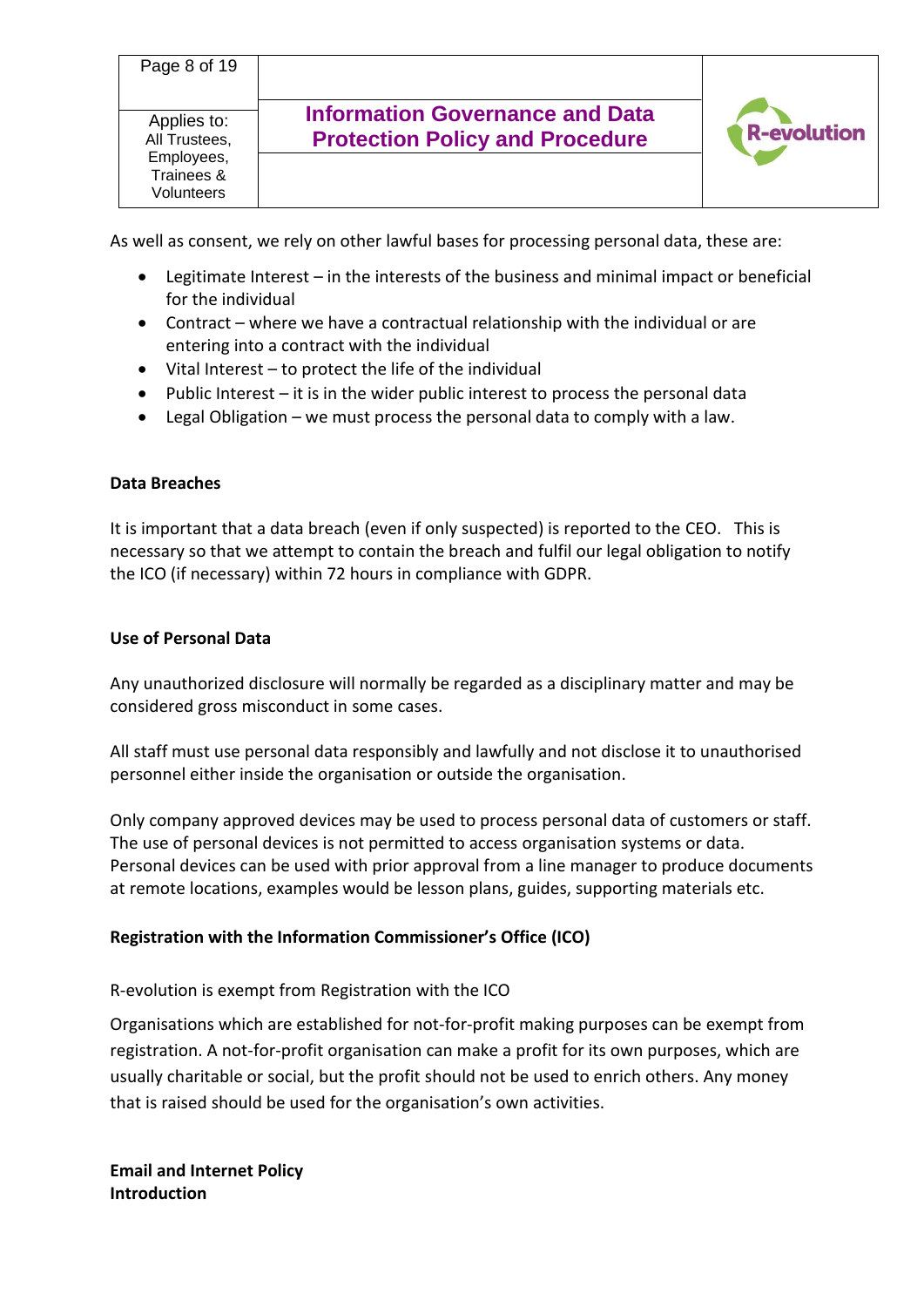Page 9 of 19 **Information Governance and Data**  Applies to: evolution **Protection Policy and Procedure** All Trustees, Employees, Trainees & Volunteers

The use of the email system and the internet within this organisation is encouraged, as this use facilitates communication and improves efficiency. Inappropriate use, however, causes problems ranging from lack of productivity to legal claims against the organisation. This policy sets out the organisation's guidelines on the correct use of email and the internet, and the organisation's response to inappropriate use.

# **Procedure**

## **Email**

1. The email system is available for communicating matters directly concerned with the business of this organisation. The style and content of email messages must be consistent with the high standards that this organisation expects from written communications. 2. To reduce email overload and aid productivity, email messages should only be sent to those employees for whom they are relevant. Send blind copies (bcc) wherever possible and do not automatically reply to all names on a "cc" list. Only send attached files where

necessary.

3. Although email encourages rapid communication, the contents of email messages should be written with care as messages sent without proper consideration can cause unnecessary misunderstandings. Email should not be used as a substitute for face-to-face communication.

4. Where necessary, email messages should include a confidentiality statement

5. Employees should note that offers or contracts transmitted via email are as legally binding on the organisation as those sent on paper.

6. Email contact lists are the property of the organisation even if created by the employee. Employees may not copy or remove any contact list in its entirety for use outside the organisation without the express permission of the CEO.

7. Any failure to follow these guidelines satisfactorily can result in disciplinary action up to and including summary dismissal.

## **The internet**

1. Unless it comes from an official source, information obtained from the internet (generally the World Wide Web) should be cross-checked before being used. Where that is not possible, full details of the source should be recorded

2. Even when used for work-related purposes, browsing the Web can be highly time consuming and therefore should be undertaken responsibly.

## **Unauthorised use**

1. The organisation will not tolerate the use of the email or internet system for illegal or inappropriate activities. Such activities include (but are not limited to):

a. sending or forwarding any message that could constitute bullying or harassment (e.g., on the grounds of sex, race or nationality, religion, sexual orientation, age or disability

b. non-business use, including personal messages, jokes, cartoons, or chain letter c. posting confidential information about other employees, the organisation or its customers or suppliers (this includes any statements posted from the employee's home computer and/or in the employee's own time).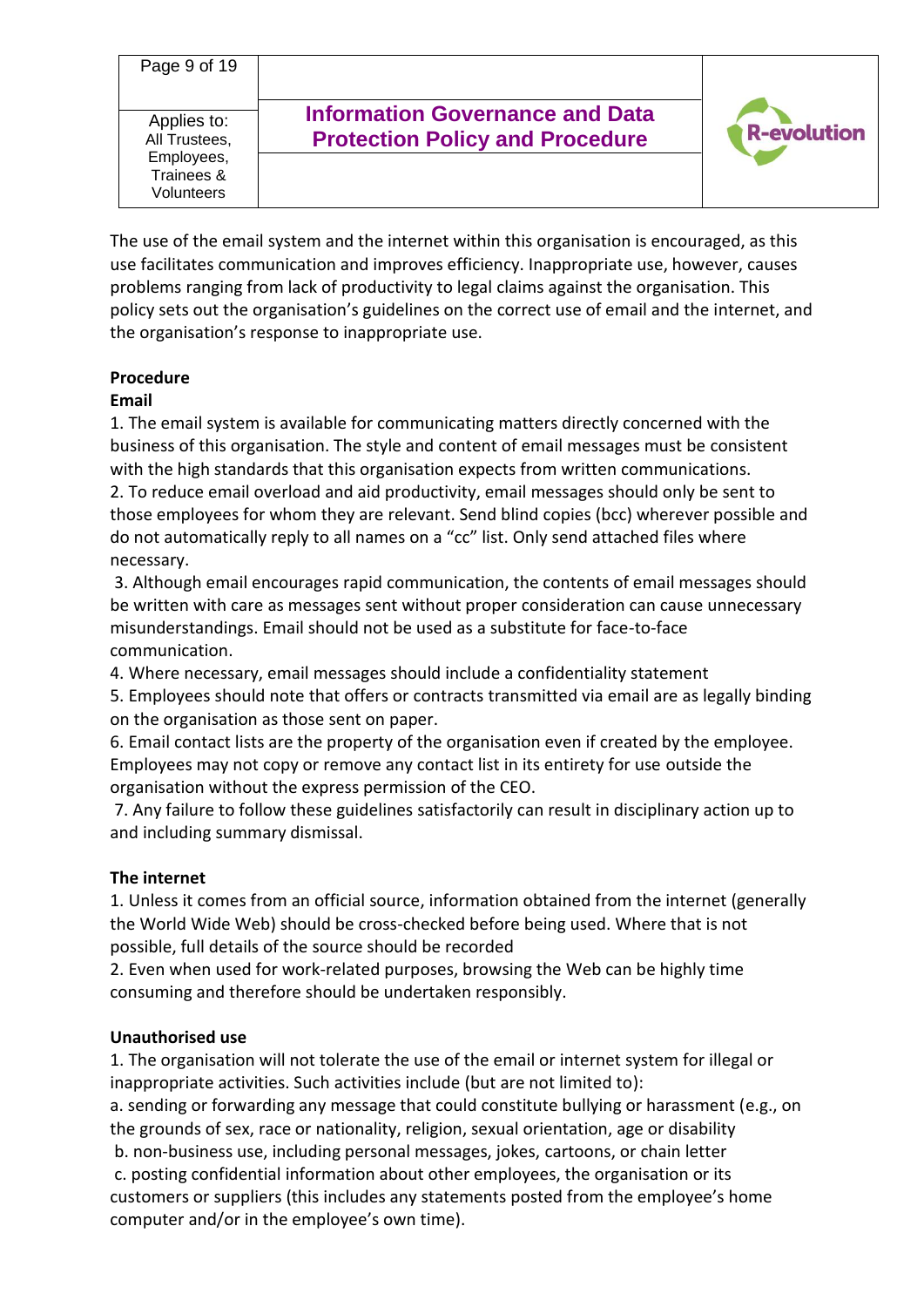| Page 10 of 19                                                                 |                                                                                  |                    |
|-------------------------------------------------------------------------------|----------------------------------------------------------------------------------|--------------------|
| Applies to:<br>All Trustees,<br>Employees,<br>Trainees &<br><b>Volunteers</b> | <b>Information Governance and Data</b><br><b>Protection Policy and Procedure</b> | <b>R-evolution</b> |

d. online gambling

e. accessing offensive, obscene or indecent material, including pornography

f. downloading or distributing copyright information

g. sending or posting negative, abusive, rude, derogatory, or defamatory messages or statements about people or organisations, including when this is done from the employee's home (or other personal) computer and/or in their own time.

2. Any unauthorised use of email or the internet is likely to result in disciplinary action, which may include summary dismissal.

## **Monitoring**

1. Monitoring and recording of email messages and internet use will be carried out as deemed necessary. Copies of email messages will be retained as appropriate. 2. Hard copies of email messages and details of internet sites accessed may be used as evidence in disciplinary proceedings.

#### **Security**

1. All users will be issued with (or will be asked to select) a unique individual password which will be changed at regular intervals and is confidential to the user. Access to the system using another employee's password without prior authorisation is likely to result in disciplinary action, including summary dismissal

2. Users must take all necessary precautions against the introduction of viruses into the system.

3. Users must ensure that critical information is not stored solely within the email system. Hard copies must be kept, or information stored separately on the system. If necessary, documents must be password protected.

## **Implementation of the policy**

1. The CEO is responsible for the implementation of the policy. This person will be available for advice on all aspects of the policy

2. The induction programme will include training to familiarise new employees with the email system and with internet use. Managers must ensure that all new employees receive this training and are made aware of this policy and procedure prior to using email and the internet

3. This policy does not form part of the contract of employment and any or all its terms may be amended from time to time.

#### **Social Media Policy**

## **Policy**

The organisation recognises and accepts that its employees may keep personal blogs on the internet and that internet social networking sites, such as Facebook, Twitter, Snapchat, Instagram, and WhatsApp (this list is not exhaustive) are a useful way of interacting socially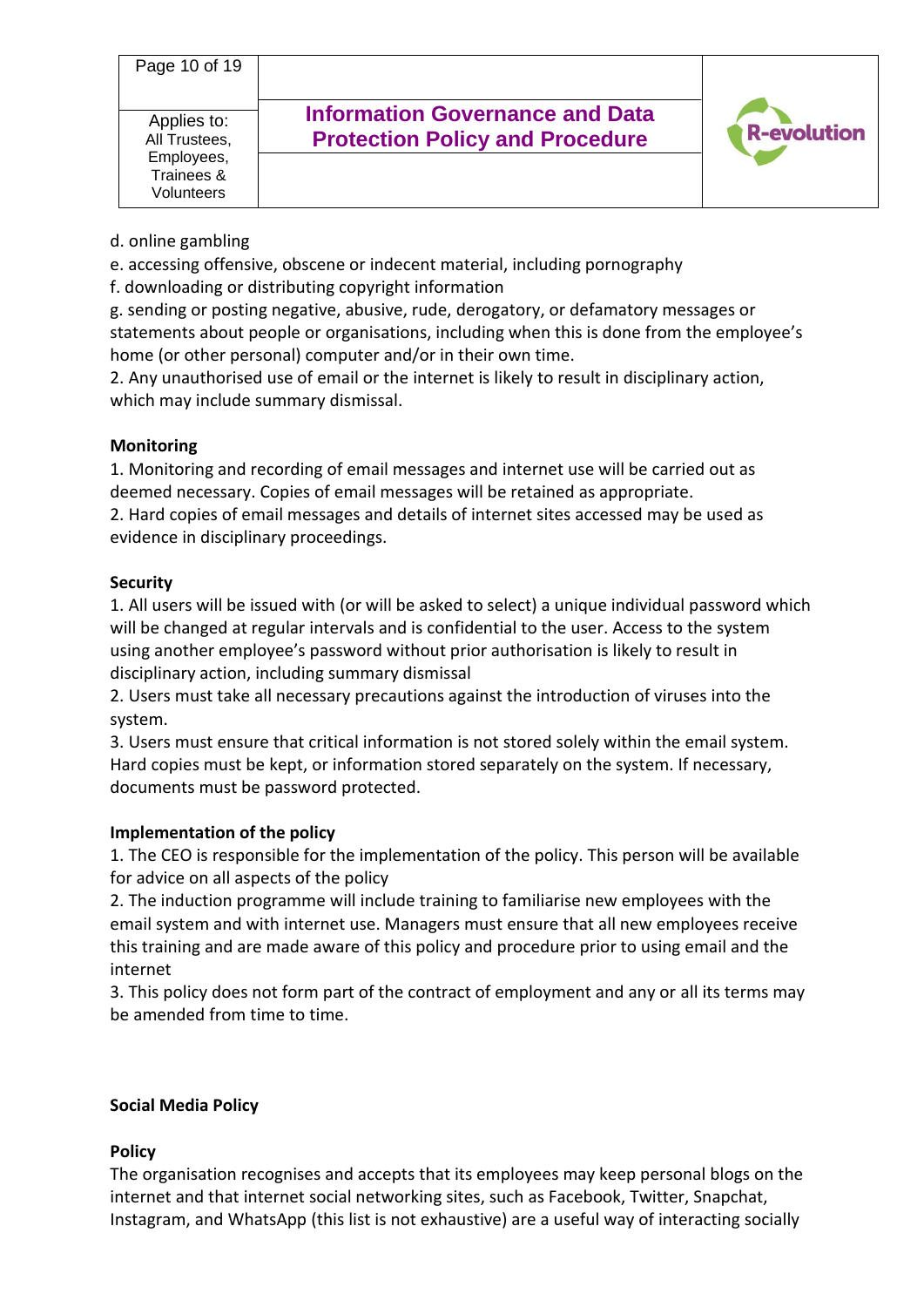Page 11 of 19 **Information Governance and Data**  Applies to: evolution **Protection Policy and Procedure** All Trustees, Employees, Trainees & Volunteers

with colleagues and friends. While the organisation does not wish to discourage employees from accessing such sites on the internet in their own time, nonetheless it expects certain standards of conduct to be observed to protect both its legitimate business interests and its employees from the dangers of inappropriate use. This policy applies both inside and, in certain circumstances, outside the workplace. Use of the corporate social networking site is for the purpose of sharing and disseminating information across the organisation and may be accessed at any time by authorised employees.

## **Procedure In the workplace / working day**

1. Employees must not access personal social networking sites whilst at work

2. Authorised employees may access the corporate social networking site during working hours for business purposes only.

3. Employees may not use the organisation's corporate social networking site for personal use / blogs

4. Employees must make it clear when posting information or comments on the corporate social networking site that any personal views which are expressed do not represent those of the organisation

5. Employees must not post information on a social networking or social media site which is confidential to the organisation, its suppliers, or its customers

6. Employees must refrain from referring on a social networking/social media site to the organisation, its employees, its customers, and its suppliers

7. Employees must not post entries on the corporate social networking site/a social networking site which are derogatory, defamatory, discriminatory, or offensive in any way, or which could bring the organisation into disrepute

8. Employees should be aware that blogs may create documents which the courts can order to be disclosed for use in litigation. Consequently, employees will be assumed to have written any contentious items unless they can prove definitively that they have not done so

9. The organisation will monitor its IT systems as is deemed necessary to prevent inappropriate usage

10.Hard copies of blog entries may be used in any disciplinary proceedings.

## **Outside the workplace**

1. Employees must not refer to the organisation, its customers, or its employees on social networking/social media sites

2. Offensive, defamatory, or inappropriate comments about the organisation, its customers, suppliers, or any of its employees that employees write on social networking sites will not be tolerated

3. Employees must not make discriminatory or offensive comments about work colleagues on social networking sites

4. Employees must not divulge confidential information about, or belonging to, the organisation, its customers, or suppliers on social networking sites

5. Employees must not 'like', forward, or appear to endorse or encourage inappropriate material, blogs or posts which may bring the company's name into disrepute.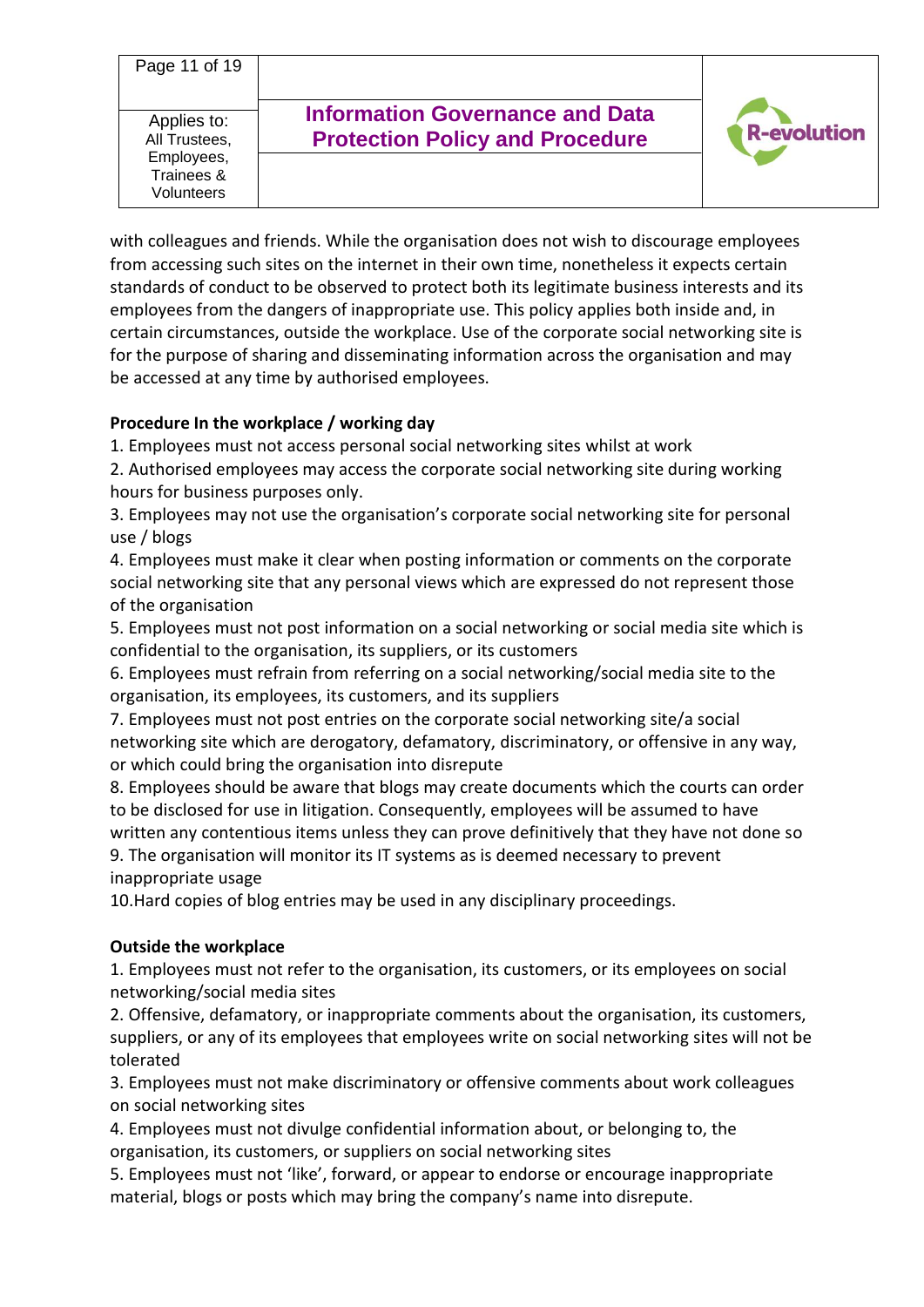| Page 12 of 19                                                          |                                                                                  |                    |
|------------------------------------------------------------------------|----------------------------------------------------------------------------------|--------------------|
| Applies to:<br>All Trustees,<br>Employees,<br>Trainees &<br>Volunteers | <b>Information Governance and Data</b><br><b>Protection Policy and Procedure</b> | <b>R-evolution</b> |

The above principles apply equally to information or comments posted by employees from their home (or other personal) computers and irrespective of whether the posts are done during working hours or in the employee's own personal time.

## **Disciplinary action**

Employees whose conduct breaches this policy in any way will be subject to disciplinary action in accordance with the organisation's disciplinary procedure up to, and including, summary dismissal. Any blog entries made inside or outside the workplace that are defamatory, derogatory, or discriminatory about the organisation, its customers, suppliers, or employees will be investigated as gross misconduct. If substantiated, such conduct may lead to summary dismissal after the due process of the organisation's disciplinary procedure has been followed.

#### **Use of Mobile Phones Policy**

This organisation believes that mobile telephones used in the correct and safe manner can have a positive benefit to the operation of the organisation and to the health and safety of its employees. Use of mobile telephones in the wrong place, at the wrong time or in the wrong circumstances can cause accidents and interrupt activities to the detriment of the organisation, employees, and others. The organisation will allow the use of mobile telephones, either those provided by the organisation or an individual's own mobile telephone for personal use in emergency situations with prior approval of the line manager, provided the basic health and safety rules are followed.

#### **Procedure**

1.Employees must keep the use of personal mobile telephones to a minimum, i.e. very few calls and of short duration

2. Employees should avoid pressing the mobile telephone tight against the ear. They should try to hold it away from the side of the head, and alternate between left and right ear

3. If employees have a cardiac pacemaker or other medically implanted device, they should seek medical advice before using a mobile telephone

4. Employees must not make or answer calls while driving a car on company business and must always exercise proper control of their vehicle. They should find a safe place to stop before answering or making a call

5. Employees should consider the use of a hands-free set incorporating earpiece and microphone in vehicles. Otherwise, they should turn off the mobile telephone while driving or switch it to messaging

6. Employees must not stop on the hard shoulder of a motorway to answer or make a call, except in an emergency

7. Employees should switch off their mobile telephone when at a petrol refuelling station or when near any other potentially flammable atmosphere.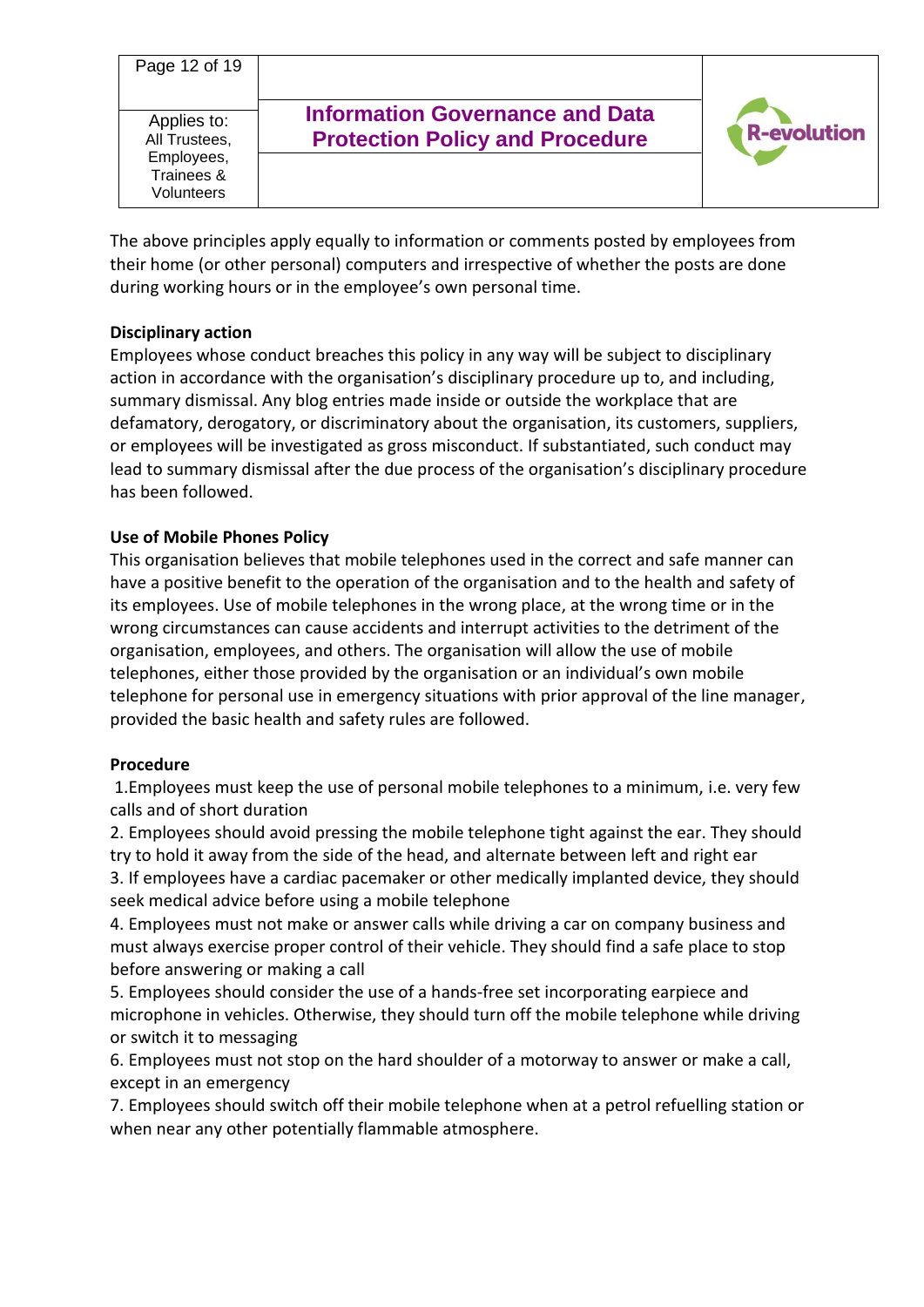#### **Password Schedule**

In order to keep passwords secure, R-evolution have a password schedule, this is only available to the Operations Support Manager and the Head of People Development, access to the schedule is secured by a password and is only known to these two employees. The password to the schedule is changed every 6 months. The passwords to individual systems are changed annually or when an employee who has access to a password leaves the business.

#### **Review & Update**

This policy will be reviewed and updated annually or more frequently, if necessary, to ensure that any changes to the company's business practices/business plan are accurately reflected.

#### **Legal and Regulatory Requirements**

*GDPR – General Data Protection Regulation (EU) 2016/679 Data Protection Act 2018 PECR – Privacy and Electronics Communication Regulation (2003) Computer Misuse Act 1990 Data Protection (Charges and Information) Regulations 2018*

#### **References**

ICO Guidance on GDPR <https://ico.org.uk/for-organisations/guide-to-the-general-data-protection-regulation-gdpr/> ICO Guidance on the Data Protection Act 2018 <https://ico.org.uk/for-organisations/data-protection-act-2018/> ICO Guidance on PECR <https://ico.org.uk/for-organisations/guide-to-pecr/>

## **Appendix 1 Data Protection Do's and Don'ts**

#### **Introduction**

A few simple guidelines to follow best practice, protect personal data and comply with Data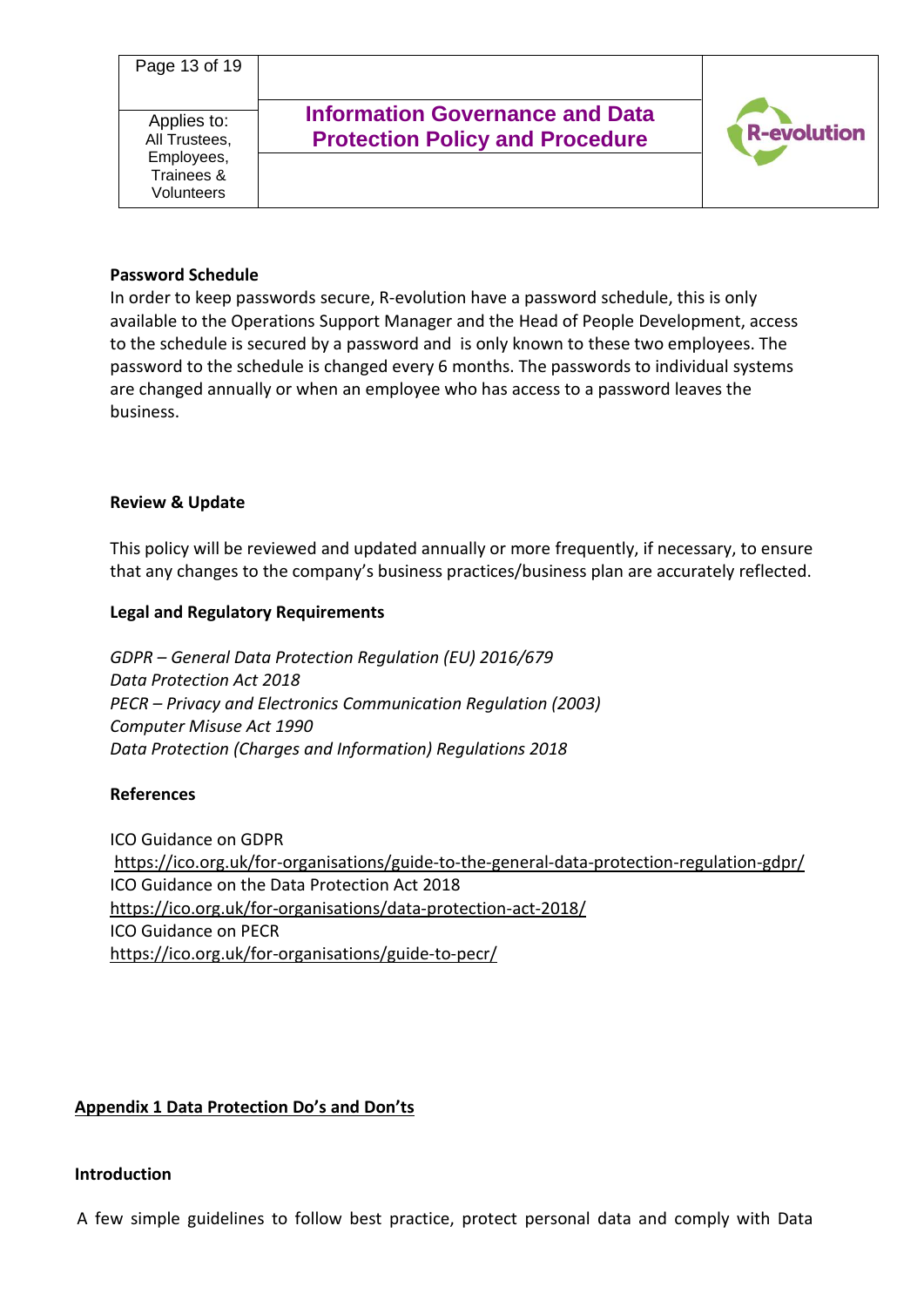#### Protection Law.

#### **Data Privacy**

- Before using an individual's personal data, such as name, address, telephone number ensure it is lawful to do so, for example, do we have consent, a business requirement, or a legal obligation?
- Only use personal data in a way that meets an individual's reasonable expectations.
- When transferring personal data outside the company, ensure that it is legal to do so, for example, with a customer's consent, to a country within the EU/EEA or can guarantee the same level of privacy through contractual controls.
- Do not send emails, SMS, or phone individuals with marketing messages without the individual's consent.

## **Data Security**

This policy applies to all users of computing services at R-evolution, including temporary users, visitors with temporary access to services and partners with limited or unlimited access time to services.

- Always keep your password and username secure and do not share them.
- Do not write down passwords.
- Lock your PC/Laptop when you leave it
- Do not leave sensitive documents on your desk, file or destroy when no longer needed
- Do not open email attachments from an unknown source
- Do not download programs or run any sent by email
- Do not download any business data onto PC/laptop use the network drives
- Ensure any personal data held on a laptop is encrypted
- If your laptop is lost or stolen contact your manager immediately.

## **Email Use**

Using email with the following protocols will ensure safe and secure email usage:

- Before sending an email, decide whether this is the most appropriate way to communicate, for example a phone call may be an alternative
- Keep message brief and do not send any unnecessary copies of the message
- When sending to a group of recipients outside the company, use BCC (Blind Carbon Copy) rather than CC (Carbon Copy). This will ensure that email addresses of recipients are not disclosed to each other
- Sensitive data including personal data, payment card data and company sensitive information should not be exchanged via email. If possible, select another method of data transfer or pre-encrypt the data before sending it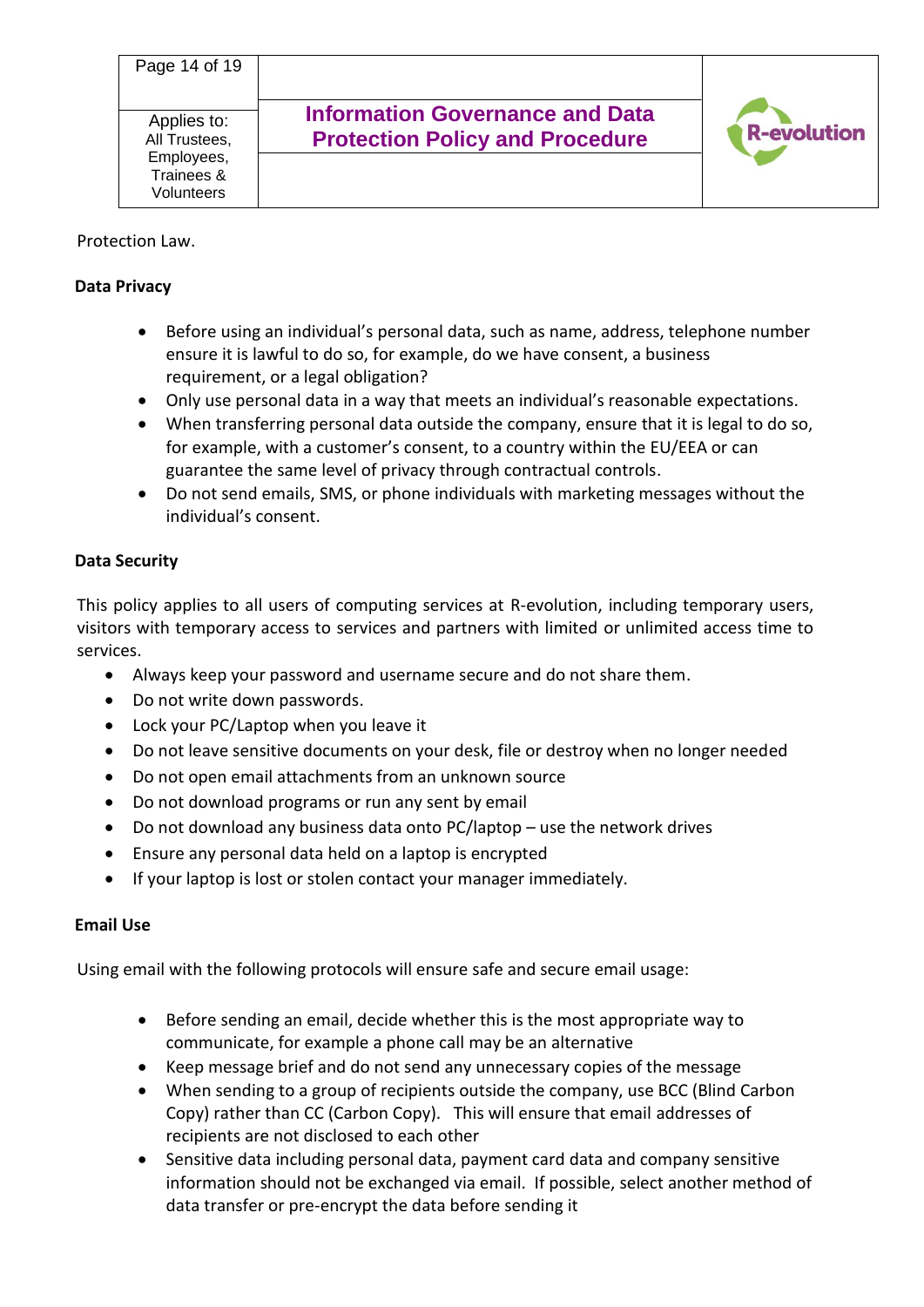- Avoid forwarding emails with long message threads. Not only is this possibly annoying to the recipient, but the message threads may include information that is not intended for the recipient
- Treat external email with caution and do not click on links or download or execute attachments unless certain of source
- Staff members with access to financial assets should treat emails that request financial transfers (especially over an anonymous medium such as wire transfer) with caution. BEC (Business Email Compromise) is a method of impersonating an executive member of staff and spoofing their email identity.

Any incidence of suspicious email should be reported to the CEO.

## **Secure Password Tips**

## **Keep Your System Locked …**

- Use a sensible password that is long
- Do not use a word from a dictionary
- The longer the password is the harder it is to crack
- Use a combination of lower-case, upper-case letters and numbers
- Adding a symbol will make the password harder to crack
- An easy way to remember passwords is to use a passphrase like: Thequickbrownfoxjumpedoverthelazydog
- Add numbers 32 = Tqbfjotld32
- Add a symbol such as ? = Tqbfjotld32?

## **Never Use …**

- Your partner's name
- Your child's name
- Your pet's name
- Other family member's name
- Place of birth
- Favorite holiday destination
- Favorite football team
- Name of a recent film you liked
- Anything that you post on social media or use as answers to Security Questions.

## **Social Media**

Be careful what you post on social media. Company confidential information or personal data (for example a customer's details should not be posted).

*N.B. Hackers use social media as a tool to gather information on their intended victims.*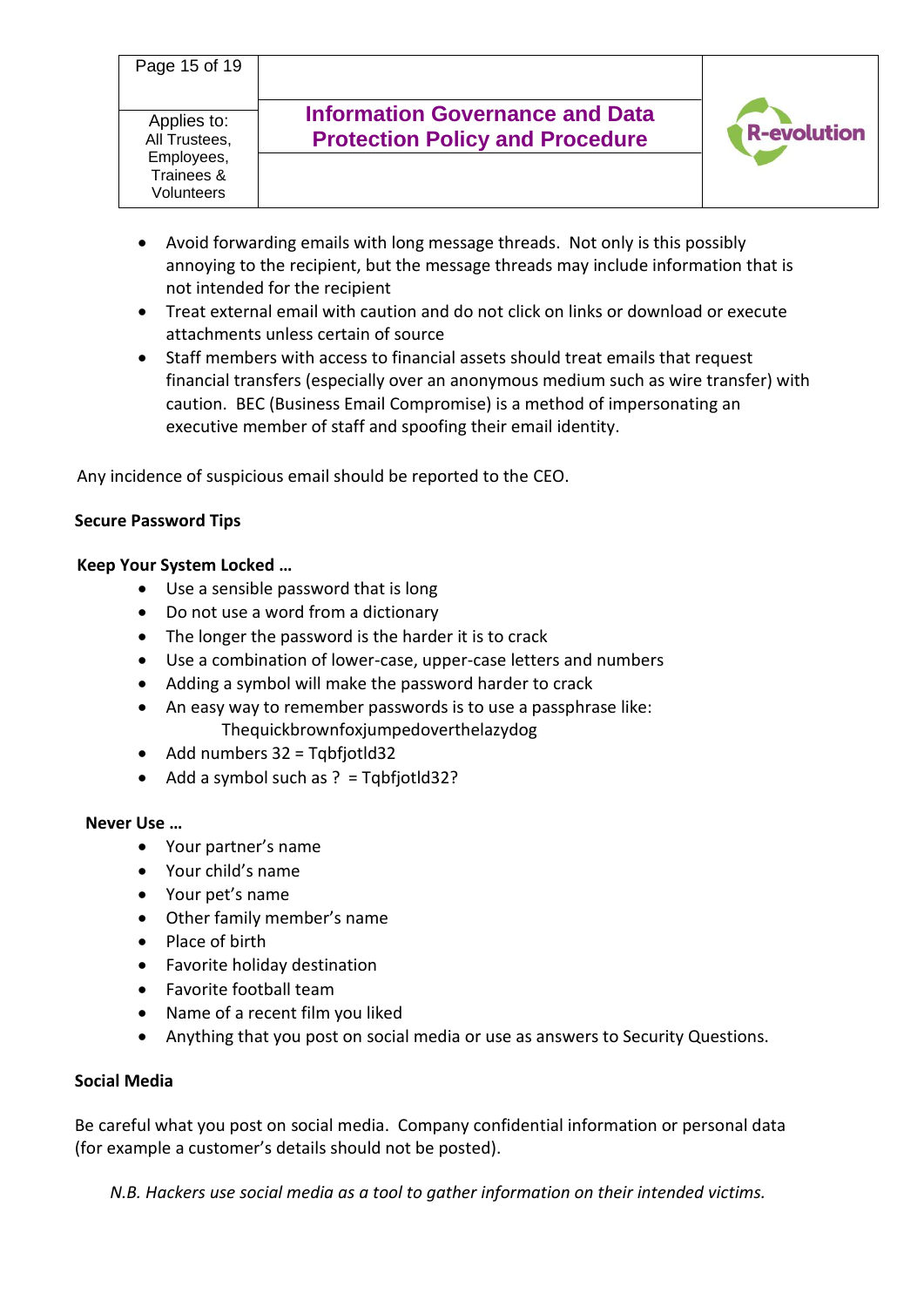## **Appendix 2**

#### **Statutory**

#### **Record types**

#### **Accident books, accident records/reports**

• **Statutory retention period:** 3 years from the date of the last entry (or, if the accident involves a child/ young adult, then until that person reaches the age of 21).

#### **Accounting records**

• **Statutory retention period:** 3 years following the year to which they relate.

#### **Coronavirus Job Retention Scheme**

• **Statutory retention period:** 6 years for furlough records.

#### **First aid training**

• **Statutory retention period:** 6 years after employment.

#### **Fire warden training**

• **Statutory retention period:** 6 years after employment.

#### **Health and Safety representatives and employees' training**

• **Statutory retention period:** 5 years after employment.

#### **Income tax and NI returns, income tax records and correspondence with HMRC**

• **Statutory retention period:** Not less than 3 years after the end of the tax year to which they relate.

#### **National minimum wage records**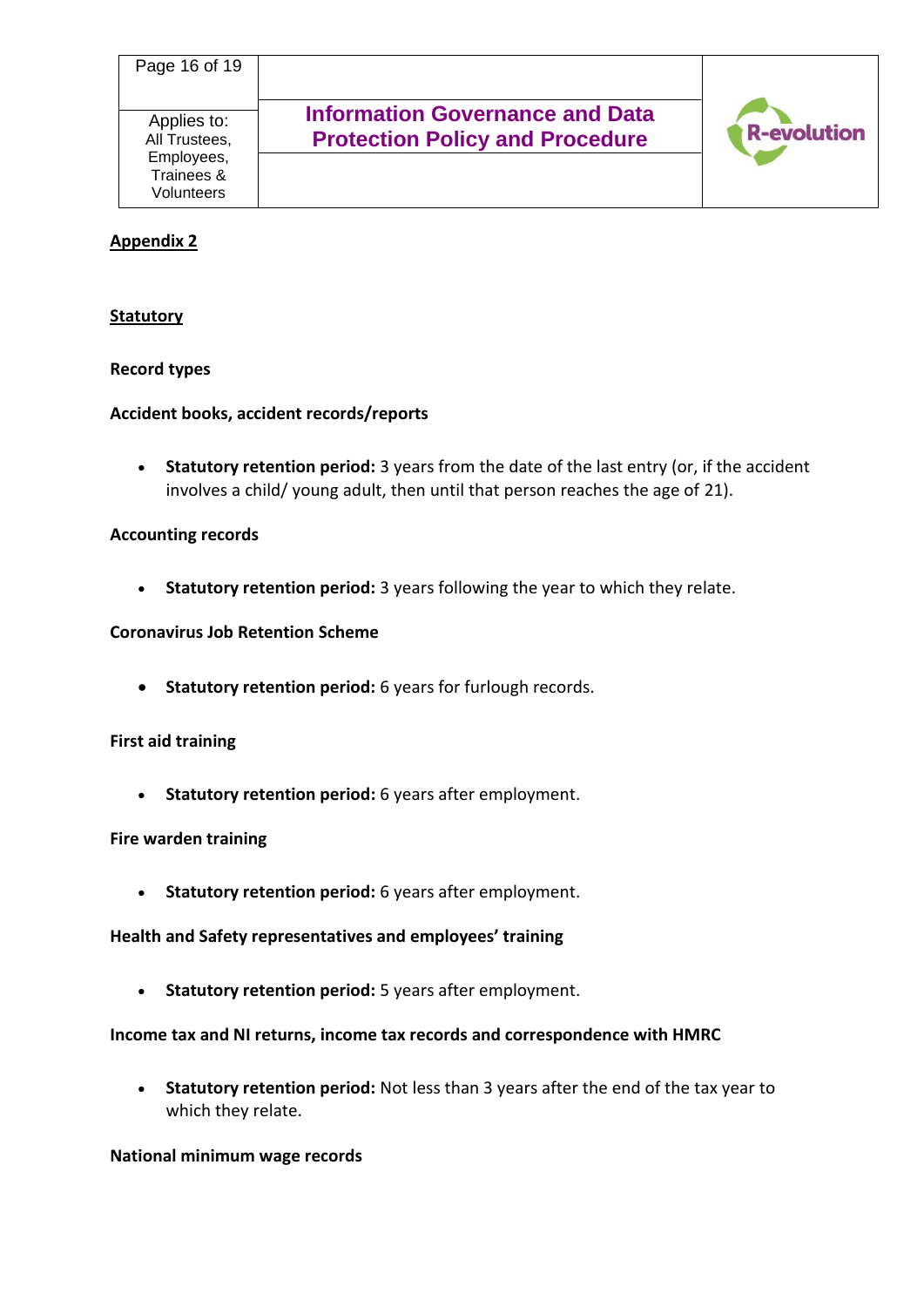

• **Statutory retention period:** 3 years after the end of the pay reference period following the one that the records cover.

## **Payroll wage/salary records (also overtime, bonuses, expenses)**

• **Statutory retention period:** 6 years from the end of the tax year to which they relate.

**Records of tests and examinations of control systems and protective equipment under the Control of Substances Hazardous to Health Regulations (COSHH)**

• **Statutory retention period:** 5 years from the date on which the tests were carried out.

## **Records relating to children and young adults**

• **Statutory retention period:** until the child/young adult reaches the age of 21.

# **Statutory Maternity Pay records, calculations, certificates (Mat B1s) or other medical evidence (also shared parental, paternity and adoption pay records)**

• **Statutory retention period:** 3 years after the end of the tax year in which the maternity period ends.

## **Subject access request**

• **Statutory retention period:** 1 year following completion of the request.

#### **Whistleblowing documents**

• **Statutory retention period:** 6 months following the outcome (if a substantiated investigation). If unsubstantiated, personal data should be removed immediately.

## **Non-Statutory – Best Practice**

## **CCTV footage**

• **Recommended retention period:** CCTV footage may be relevant to a disciplinary matter or unfair dismissal claim. Recommended Information Commissioner's Office (ICO) retention practice is 6 months following the outcome of any formal decision or appeal.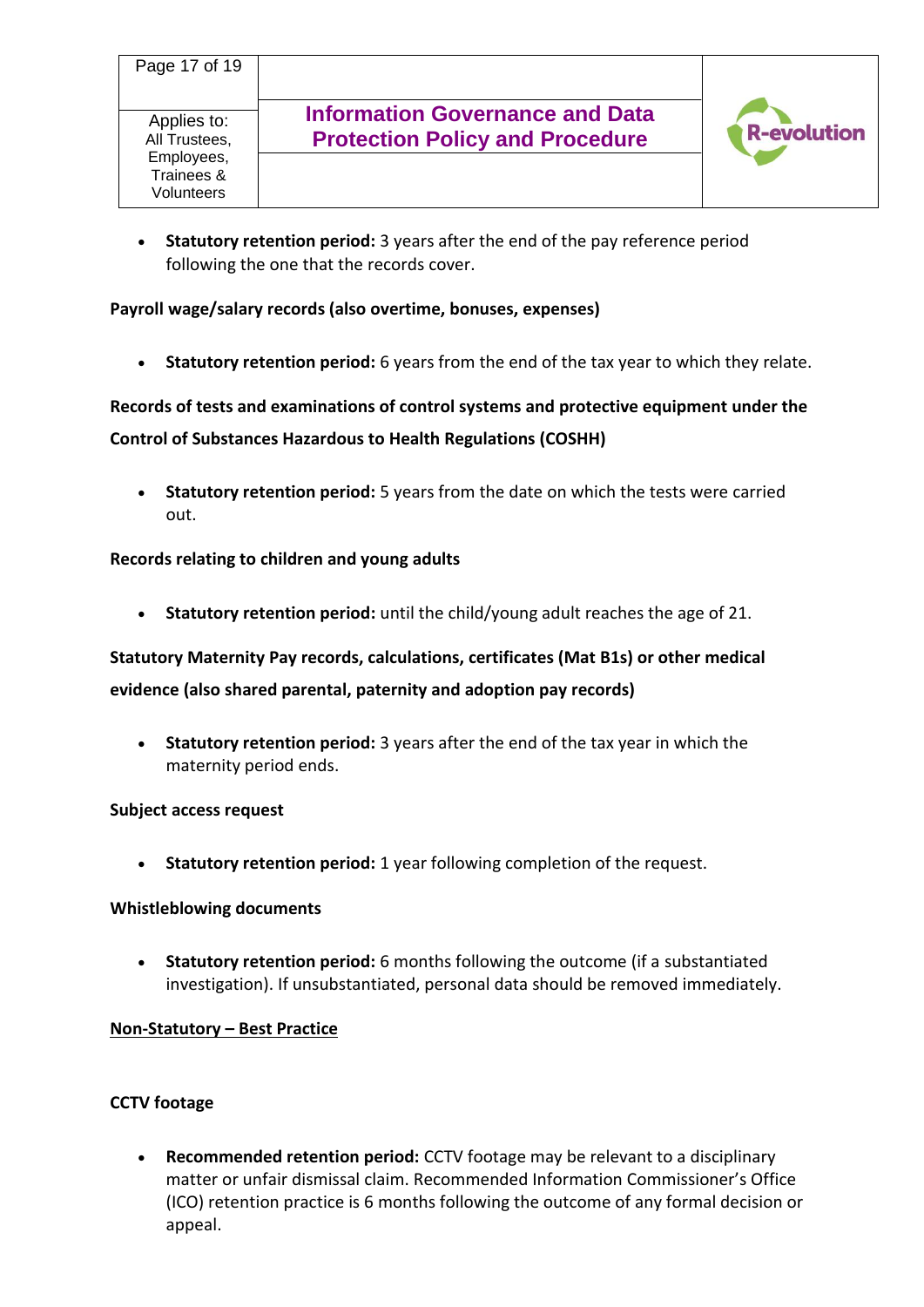

#### **European Social Fund paperwork**

• **Recommended retention period:** 10 years after their final ESF claim is paid by the ESF Managing Authority. 10 years after the last aid is granted under the scheme.

#### **Inland Revenue/HMRC approvals**

• **Recommended retention period:** Permanently.

#### **Money purchase details**

• **Recommended retention period:** 6 years after transfer or value taken.

#### **Pension records**

• **Recommended retention period:** 12 years after the benefit ceases.

# **Personnel files and training records (including formal disciplinary records and working time records)**

• **Recommended retention period:** 6 years after employment ceases

#### **Recruitment application forms and interview notes (for unsuccessful candidates)**

• **Recommended retention period:** 6 months to a year. Because of the time limits in the various discrimination Acts, minimum retention periods for records relating to advertising of vacancies and job applications should be at least 6 months. A year may be more advisable as the time limits for bringing claims can be extended. Successful job applicants' documents will be transferred to the personnel file in any event.

#### **References**

• **Recommended retention period:** At least one year after the reference is given to meet the limitation period for defamation claims.

#### **Right to work in the UK checks**

• **Recommended retention period:** Home Office recommended practice is 2 years after employment ends.

#### **Trustees' minute books**